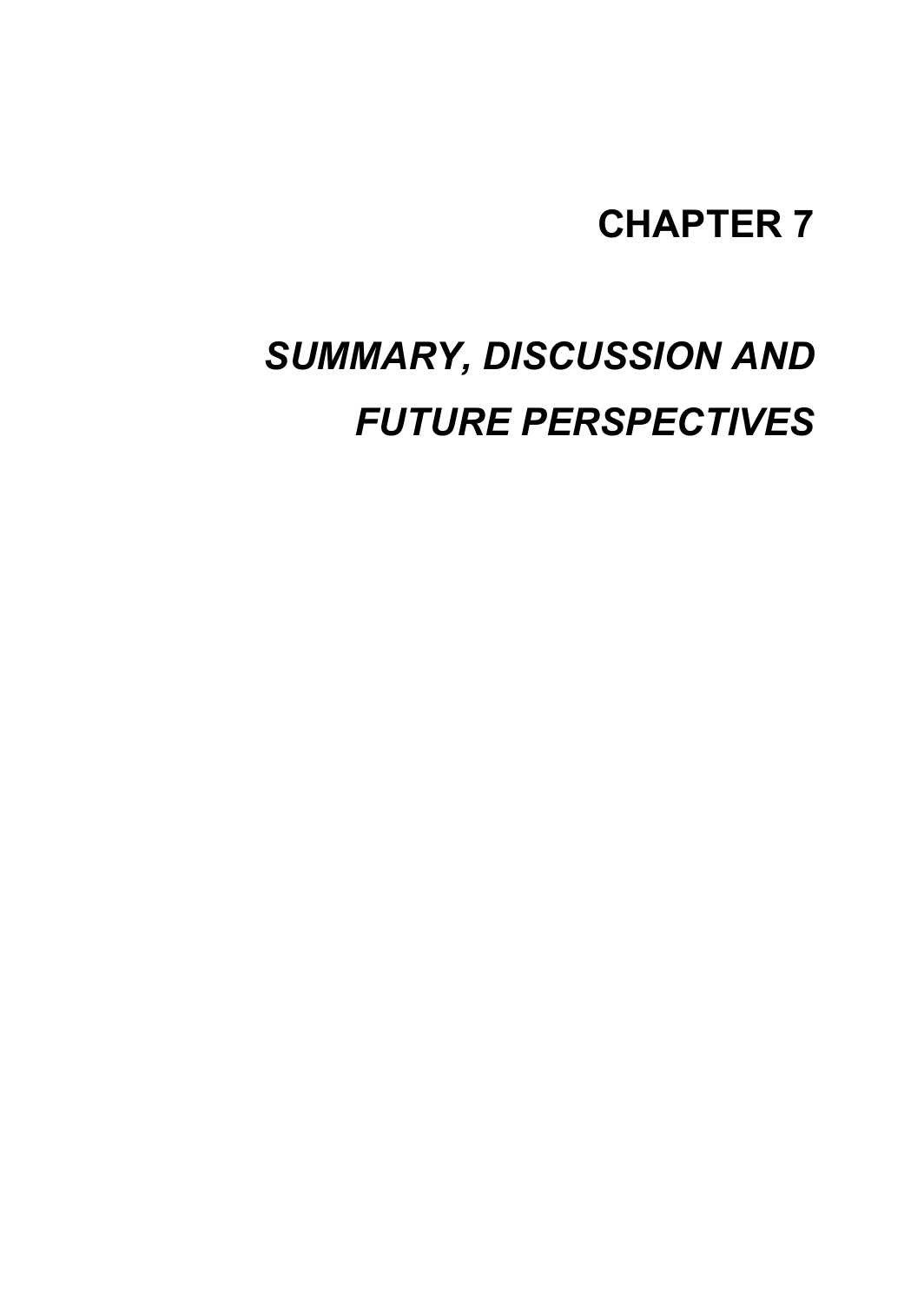Chapter 7

#### **SUMMARY, DISCUSSION AND FUTURE PERSPECTIVES**

With this thesis an effort was made to gain insight into the molecular background and pathophysiology of Vanishing White Matter disease (VWM). VWM is the first human disease known to be caused by mutations in a translation initiation factor. Mutations in each of the five genes coding for the five subunits of the heteropentameric translation initiation factor eIF2B can lead to VWM.

The pathophysiology of VWM has remained puzzling. The selective involvement of the brain due to mutations in a ubiquitously expressed protein complex is difficult to understand. In order to provide more reliable information on the prognosis for individual patients and hopefully develop treatment for VWM patients more and better insight into the disease mechanism is required. Our research focussed on possible differences between healthy and VWM patientderived cells, using biochemical and immunohistochemical techniques. With this thesis, we have elucidated some aspects of the pathophysiology of VWM, although many questions remain as yet unanswered.

 Considering the mutations found in the eIF2B genes, our first thought was that the mutations would decrease the activity of eIF2B and subsequently decrease protein synthesis in general. The eIF2B protein complex is expressed in all studied cells of the human body and therefore all cells also express the mutant protein complex. For this reason, we decided to start our project using blood-derived cell lines. These so-called lymphoblasts are obtained by a minimally invasive method, are easy to culture, and allowed us to perform experiments that cover a wide range of different mutations.

 The results of these experiments performed with lymphoblasts are described in chapter 2. We investigated the activity of the eIF2B complex, its effect on overall protein synthesis and the stability and composition of the eIF2·eIF2B complex. The most striking outcome was that, whereas eIF2B activity was significantly reduced in VWM lymphoblasts, no apparent differences in protein synthesis were found between control and VWM lymphoblasts. Also, after heatshock treatment the response of control and VWM cells was the same. Western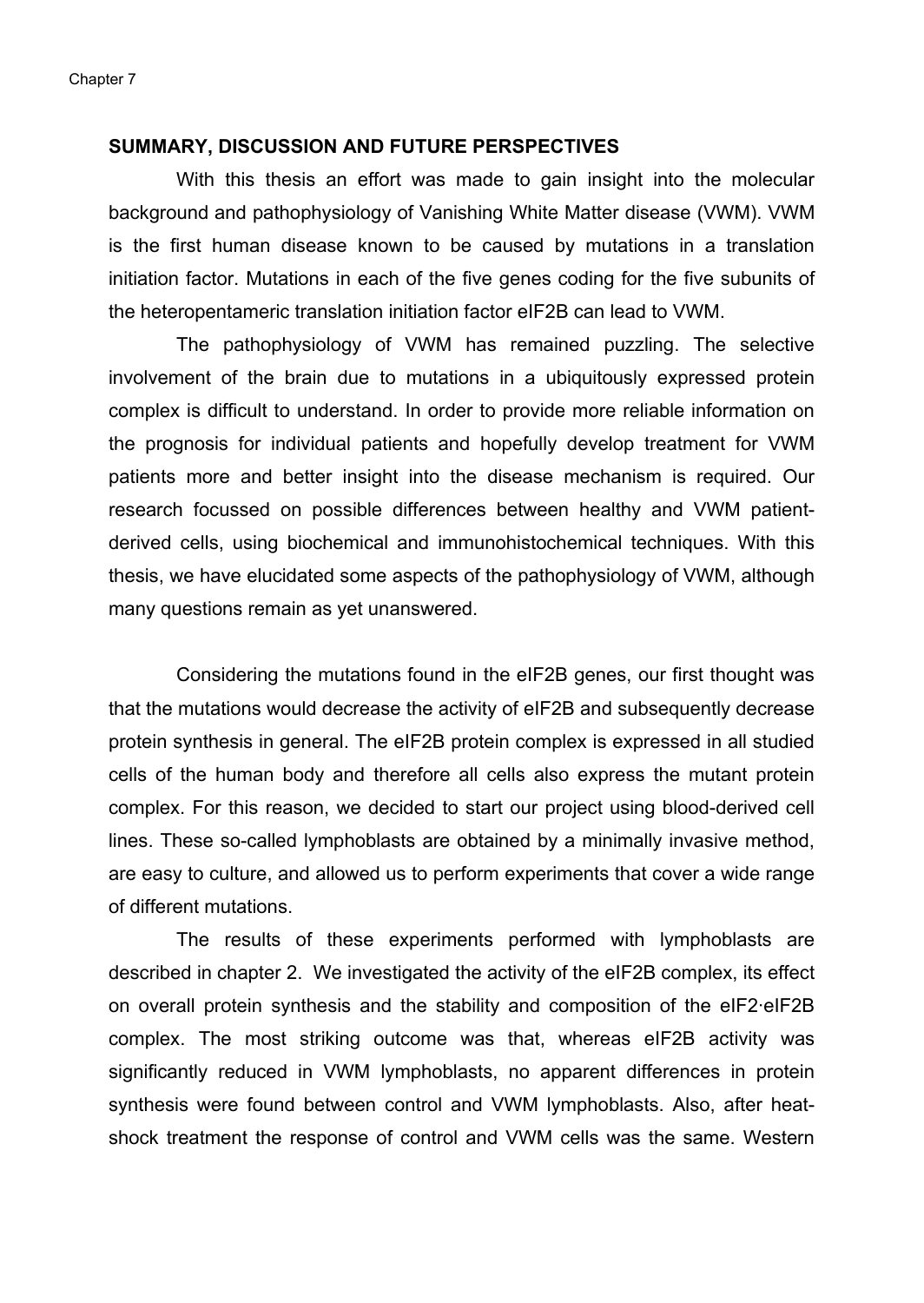blot analysis showed that the expression levels of the eIF2B subunits in VWM cell lines were similar to those in control lymphoblast lines. Mutations in the eIF2B genes did not affect the interaction of eIF2B with eIF2 or the subunit composition in HPLC analysis. Proliferation and survival were not affected upon severe (43ºC) or more moderate (40ºC) heat shock in patient lymphoblasts as compared to control cells.

The generally accepted idea is that the availability of active eIF2B is a ratelimiting factor for protein synthesis in mammalian cells. We found that reduced eIF2B activity did not affect protein synthesis and, therefore, eIF2B was not ratelimiting in lymphoblasts. This left us wondering how mutations affecting eIF2B activity do not result in a decreased protein synthesis. Either eIF2B is not ratelimiting for protein synthesis in lymphoblasts, which would mean that we have to look for another model system, or the main effect of the mutations does not concern protein synthesis but possible other and unknown eIF2B-related functions.

Under cellular stress conditions eIF2B activity is regulated by eIF2 phosphorylation. Phosphorylation of the  $\alpha$ -subunit of eIF2 leads to a stabilized binding of eIF2 to eIF2B, in this way sequestering the eIF2B. Exposure to increased temperature (heat shock) caused a decrease in the expression of specific eIF2B subunits in lymphoblasts from some VWM-patients (see chapter 2). Most importantly, the increase in phosphorylation of  $eIF2\alpha$  in response to heat shock was lower in VWM lymphoblasts than in control cells. These findings could be part of the explanation for the episodes of rapid and severe deterioration that are precipitated by febrile infections, as observed in VWM patients, although the exact role of decreased phosphorylation of eIF2 $\alpha$  in VWM cells has not been explored yet.

 It is important to realize that decreased eIF2B activity is thought to reduce overall protein synthesis. Paradoxically, it increases the translation of a few specific proteins. This increased translation is mediated by the presence of multiple upstream open reading frames (uORFs) in the 5' untranslated region (5'UTR) of these specific mRNAs. The ribosome initiates translation at the most upstream AUG, but after encountering the stop codon of the uORF, it is assumed to remain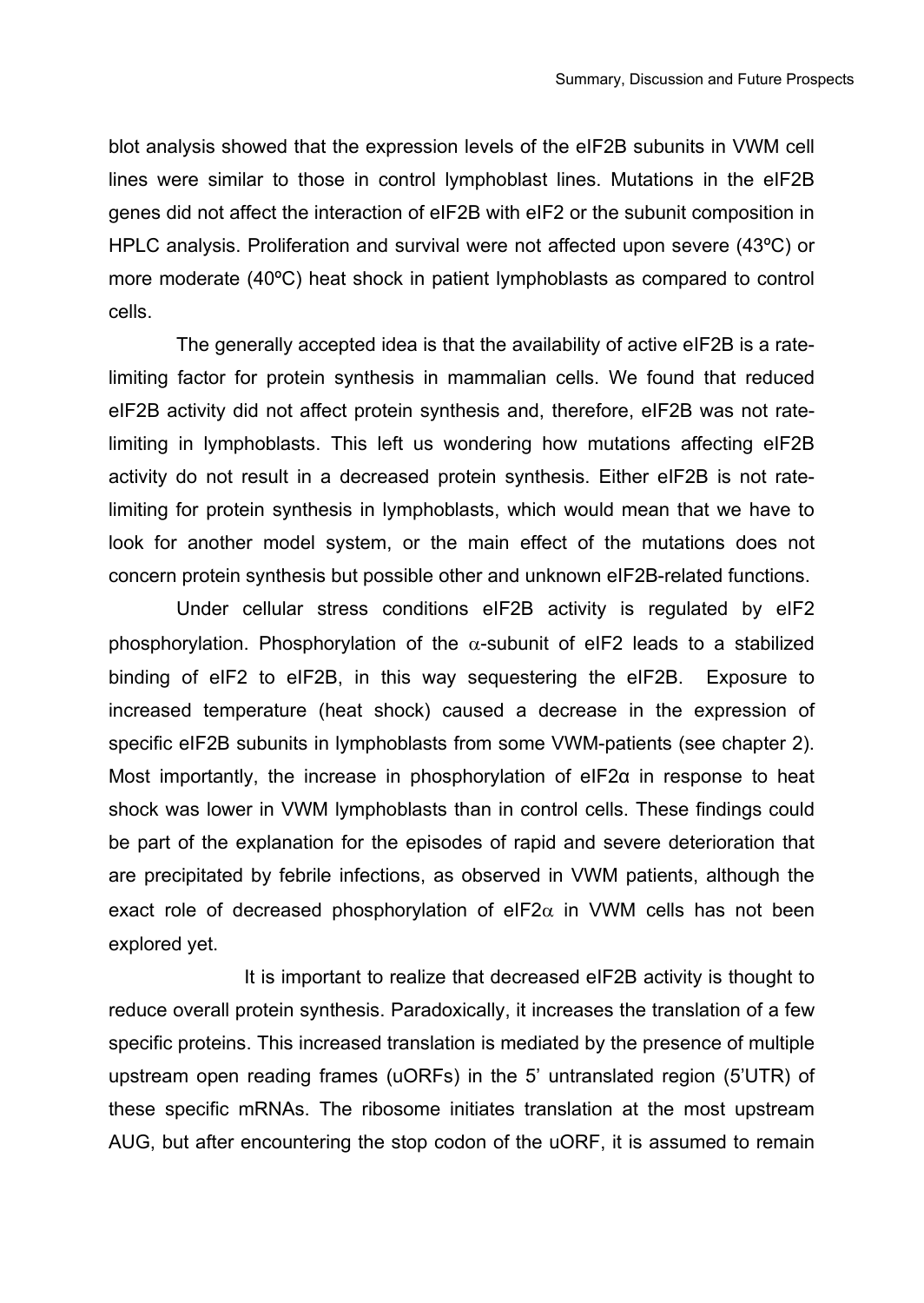attached to the mRNA and to continue scanning for a more downstream AUG codon. To recognize the next AUG sequence, the ribosome must be reloaded with active eIF2-GTP-Met-tRNA<sub>i</sub>. If the levels of this ternary complex are high, the chance of reloading soon is high and initiation will occur again at an AUG of one of the subsequent uORFs. However, if the levels of ternary complex are low, due to reduced eIF2B activity, the chance is higher that the scanning ribosome has not been recharged with ternary complex and will therefore skip these upstream AUGs. The ribosome will proceed scanning, giving it additional time to be reloaded with eIF2-GTP-Met-tRNA<sub>i</sub>. Recognition of the more downstream authentic start codon will then lead to production of a functional protein. Expression of ATF4 has shown to be regulated this way [1]. Expression of ATF4 is constitutively upregulated in VWM cells and expected to be further upregulated under stress conditions [2]. ATF4 shows increased expression in cells overexpressing mutated eIF2B [3]. Tunicamycin, a substance that induces endoplasmic reticulum (ER) stress, leads to higher induction of ATF4 in fibroblasts from VWM patients than in control cells [2]. ATF4 is a protein that plays a role in the so-called unfolded protein response (UPR), a first suggestion that the UPR could be involved in the pathophysiology of VWM.

 As immortalized lymphoblasts appeared not to be a good model system for VWM (chapter 2), a different cell system or tissue had to be found to investigate the effects of the VWM mutations. An experimental set-up with cultured brain cells derived from VWM patients would be ideal to study the effects of VWM mutations on cells from the preferentially affected organ. Such cells are not easily accessible for obvious reasons. A mutant mouse model is not yet available to allow studies on the effects of eIF2B mutations in cultured brain cells. We therefore decided to focus on the pathology of post-mortem brain tissue to obtain information on aberrant processes going on in the affected organ.

 The known characteristic pathologic findings of VWM include cystic white matter degeneration, foamy oligodendrocytes, dysmorphic astrocytes and oligodendrocytes, oligodendrocytosis, and apoptotic losses of oligodendrocytes.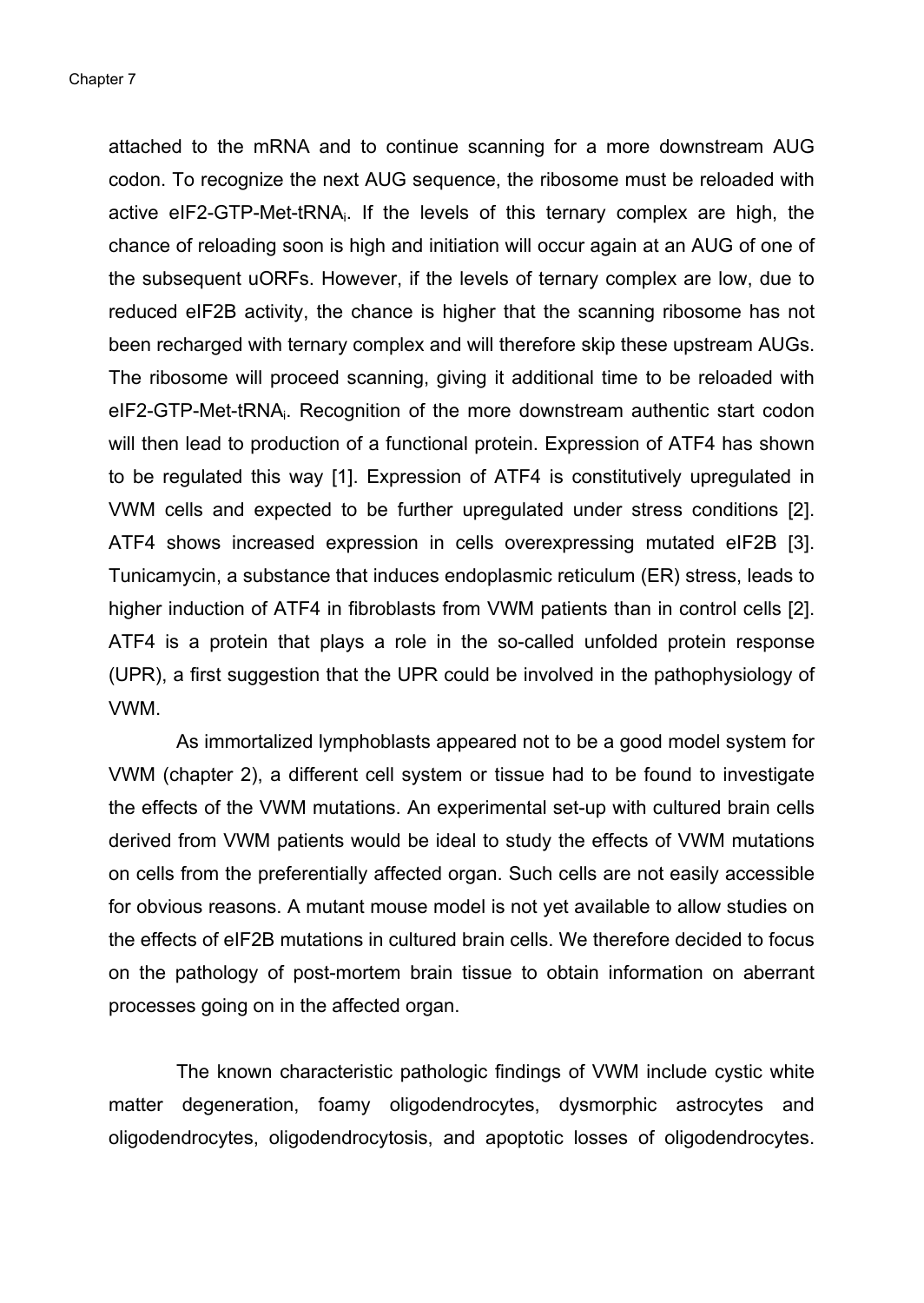Mutated eIF2B is hypothesized to impair the ability of cells to regulate protein synthesis in response to stress and perhaps also under normal conditions. The UPR is therefore expected to be activated in VWM. The UPR is a protective mechanism of the cell, activated by an overload of unfolded or malfolded proteins in the ER. It is a compensatory mechanism that inhibits synthesis of new proteins and induces both prosurvival and proapoptotic signals. The second reason to hypothesize involvement of the UPR in VWM was the possibly constitutive upregulation of ATF4, discussed above. The results of our experiments on the subject are described in chapters 3 and 4.

 In chapter 3 the activation of one of the three pathways of the UPR is demonstrated in glia cells of VWM patients, using immunohistochemical techniques and Western blot analysis. In chapter 4, activation of all three UPR pathways in VWM brain tissue is shown, using real-time quantitative PCR and immunohistochemistry. We demonstrate that UPR activation occurs exclusively in the white matter, predominantly in glia. The selective involvement of these cells suggests that inappropriate UPR activation may be a key mechanism in the pathophysiology of VWM. It may provide an explanation for the dysmorphic glia, as well as the proliferation and apoptotic losses of glia in VWM.

 Decreased eIF2B activity, is suggested to lead to decreased protein synthesis. The presence of malfolded proteins in the ER may thus not be the ultimate reason for the activation of the UPR in white matter cells. The most reasonable explanation may be found in the constitutive up-regulation of ATF4. Elevated ATF4 expression leads to increased expression of CHOP. CHOP is known to sensitize cells to ER stress. Consequently, even minor stresses would lead to a further decrease of eIF2B activity and hyper-expression of ATF4 and CHOP. Cells with a defect in eIF2B are therefore innately predisposed and hyperreactive to stress. The inappropriate activation of the UPR may contribute to abnormal activation of contradictory pathways, such as cell proliferation, cell survival and cell death signaling pathways. Minor stresses, effortlessly overcome by healthy cells, would then lead to catastrophic consequences.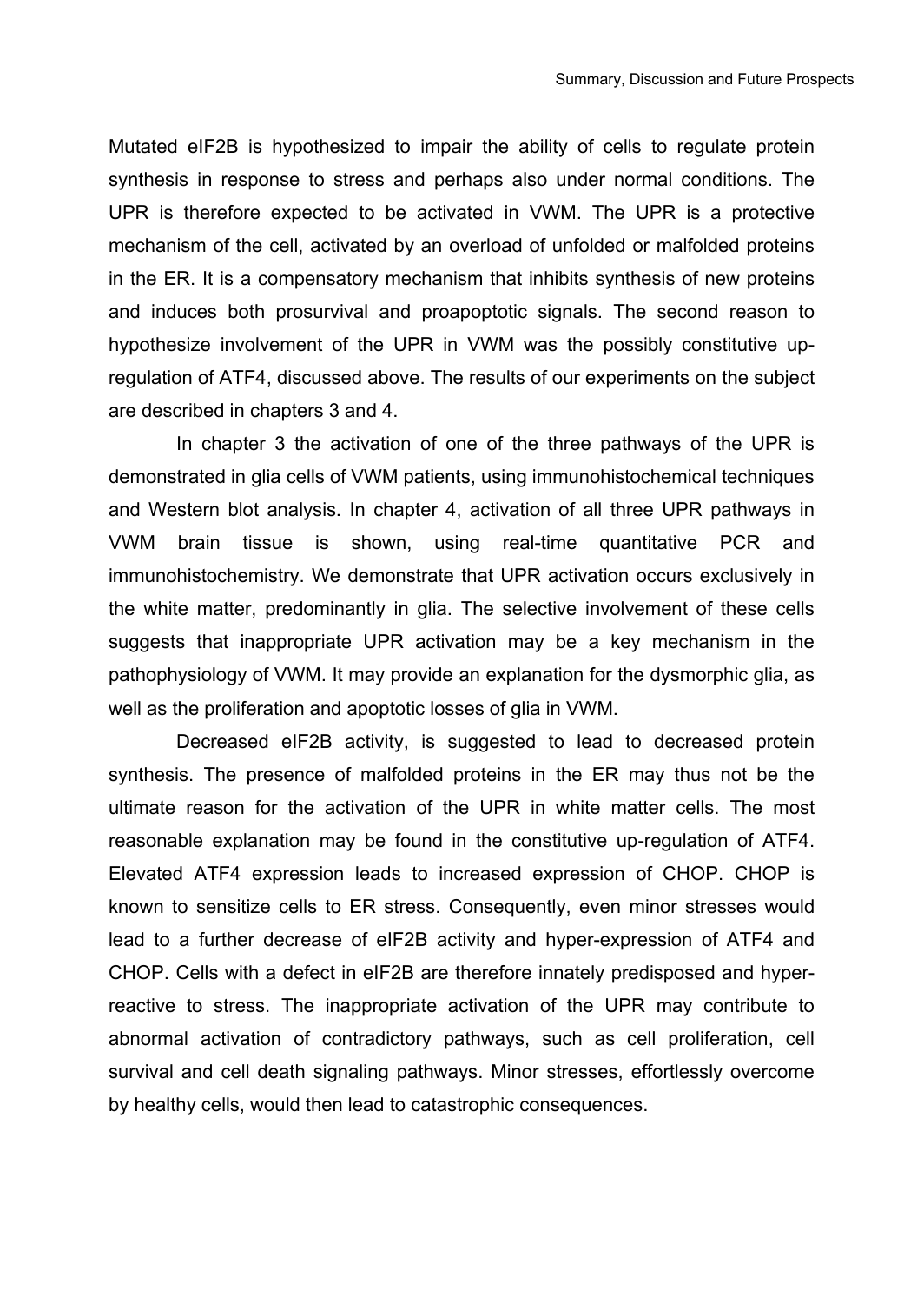Chapter 7

 Why this happens specifically in glia cannot easily be explained. It is conceivable that the UPR is more readily activated in cells that have high protein production. Oligodendrocytes produce vast amounts of membrane proteins for myelin sheaths and many of these proteins are processed in the ER. The high demand on the ER may make oligodendrocytes especially vulnerable to any form of ER stress. Astrocytes on the other hand are more resistant to most types of disease or stress, but sustained up-regulation of CHOP has shown to induce astrocytic death [4].

 Activation of the UPR is described for several neurological conditions. In most cases the UPR is activated as a result of conformational changes of the mutant protein. Mutations lead to abnormal folding of the protein and accumulation of malfolded proteins in the ER leads to UPR activation (e.g. *PLP1* missense mutations in Pelizaeus Merzbacher disease [5] and expansions of instable repeats in several neurological disorders, such as some spinocerebellar ataxias [6-8]). In VWM the UPR appears to be activated in a different way, related to ATF4 overexpression due to decreased eIF2B activity and not as a result of conformational changes of mutant proteins.

The observations described in Chapter 5 underline the importance of detailed studies of VWM patient brain tissue. Histological examination of affected cerebellar white matter of VWM patients, as described in chapter 5, revealed unusual mitotic profiles, suggesting a possible defect of the cell cycle in VWM glia. We used histological and immunohistochemical techniques to investigate the nature of the suspected cell cycle defects. Our findings ruled out aneuploidy, suggesting the occurrence of a mitotic error in some white matter glia of the VWM patients.

In Chapter 6 cell differentiation is more elaborately discussed. The development of the gross morphology of the brain is unaffected in VWM patients. There are no developmental anomalies, like gyral abnormalities or malformed structures. There is evidence, both from histopathology [9] and MRI (see Figure 1 showing unpublished data) that the process of myelination is deficient from early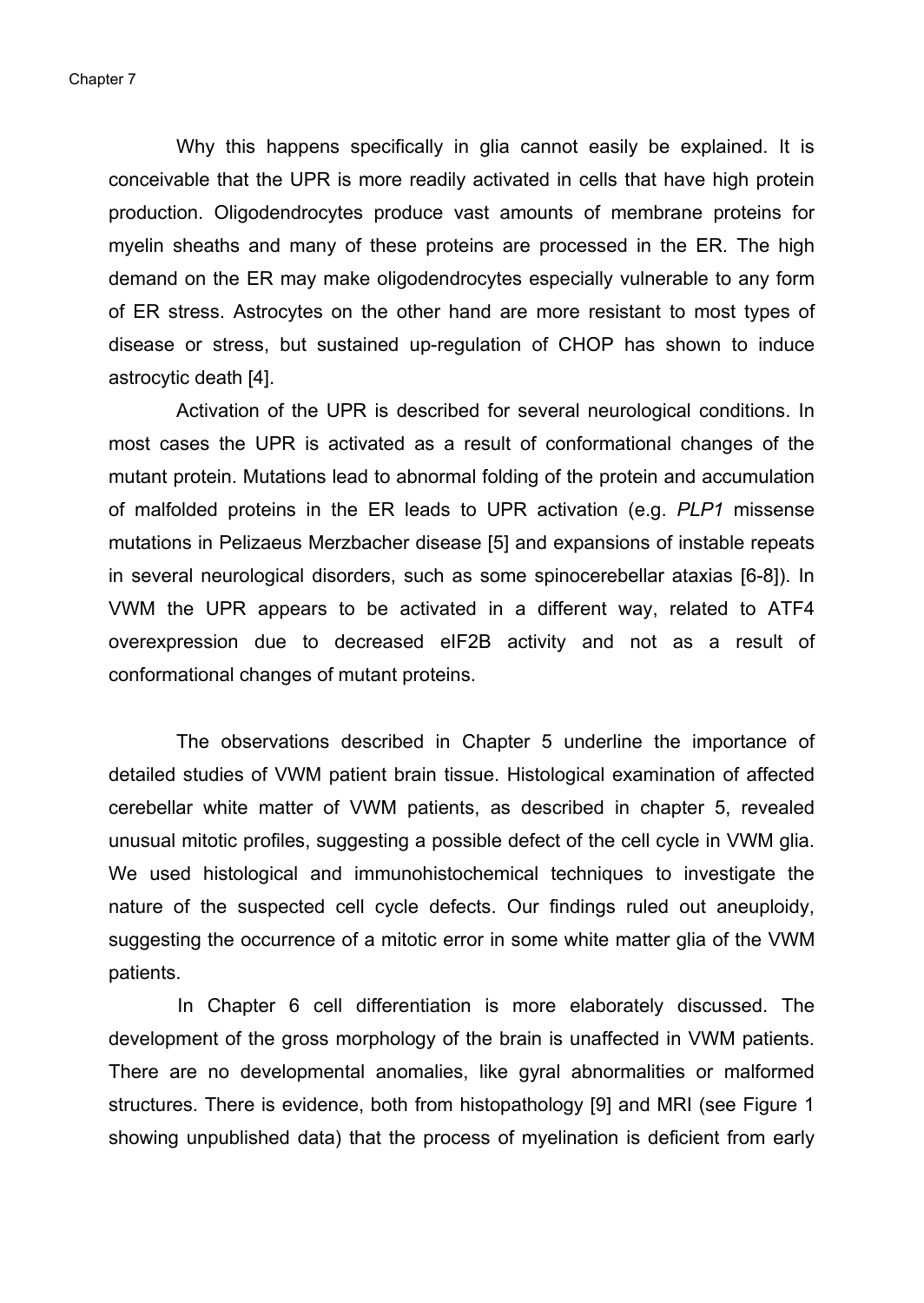age on, followed by more prominent white matter abnormalities in later years. These features can be explained by malfunction of both oligodendrocytes and astrocytes from early age on. Malfunction or lack of mature oligodendrocytes would lead to myelin deficiency and subsequent myelin loss. Astrocytic malfunction would contribute to a defect in myelination and at later stages to white matter rarefaction and cystic degeneration, related to insufficient astrogliosis. Many pathology findings on VWM would support these ideas [9-12]. All published reports describe minimal astrogliosis, abnormal hyperplastic astrocytes, high in number in the relatively spared white matter, and scarce within cavitated areas. The response of the oligodendrocytes is more variable and seems to be correlated to the disease stage [10-23]. In general, in severely affected areas the number of oligodendrocytes is decreased, although oligodendrocyte numbers remain relatively high given the degree of white matter loss.

Mature oligodendrocytes and astrocytes are derived from a common immature ancestor cell type. Differentiation of progenitor cells into either astrocytes or oligodendrocytes can be studied using immunohistochemical markers, specific for the different stages of maturation. Using post mortem patient and control brain tissue, we discovered that the maturational lineage is disturbed in VWM patients. There appears to be a lack of normal, mature oligodendrocytes and astrocytes. The data in chapter 6 indicate that the myelin deficiency in VWM white matter is probably caused by a deficiency of mature, myelin-producing oligodendrocytes, and that likewise the inadequate astrocytosis is caused by a defect in maturation of progenitors into normal, functional astrocytes. We conclude that proliferating glial progenitors of astrocytic lineage constitute the predominant cell type present in VWM white matter and that these progenitor cells display a high rate of apoptosis.

Overall, this study has provided evidence for the hypothesis that VWM is a disease in which glia are selectively affected from early disease stage on. Our study has shed light on the mechanisms involved, although the reason for the selective vulnerability of glia has not been elucidated. The major insight coming from our study is that replenishment of the brain with healthy glia progenitors in an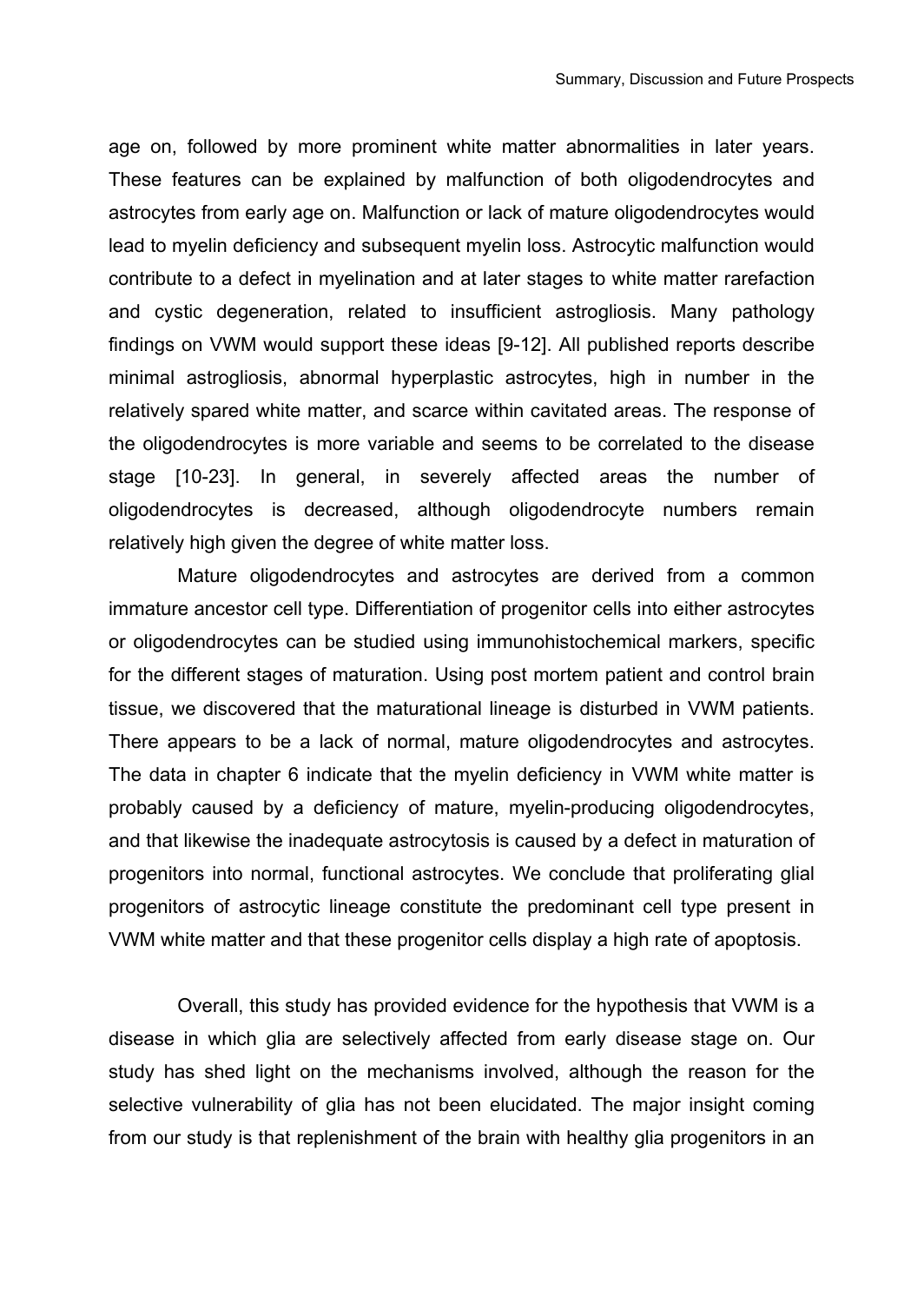Chapter 7

early stage of the disease, when the white matter is not myelinating well but otherwise intact, may be the best therapeutic option for VWM patients. Healthy glial progenitors produce both oligodendrocytes and astrocytes and the presence of healthy mature glia may prevent the white matter disease from developing. Glial progenitor transplantation has already been show to lead to extensive myelination in myelin-deficient mice [22,23].

The main results of our study were obtained with patient-derived brain tissue. The advantage is that the findings are obtained in tissue of real patients and that no translation from disease model to patients is required. The disadvantage is that we were only able to look at end-stage disease and that we could not study earlier stages of disease development. For further studies, a mouse model expressing one of the VWM mutations is essential. The different stages of the disease can then be examined in greater detail. Cultures of mutant brain cells will allow us to study the effects on different cell types in isolation and the combination with other cell types in co-cultures. The effect of several stressors on the course of the disease can be tested in whole mice and in cell cultures. Importantly, glial progenitor transplantation can be explored in VWM mice.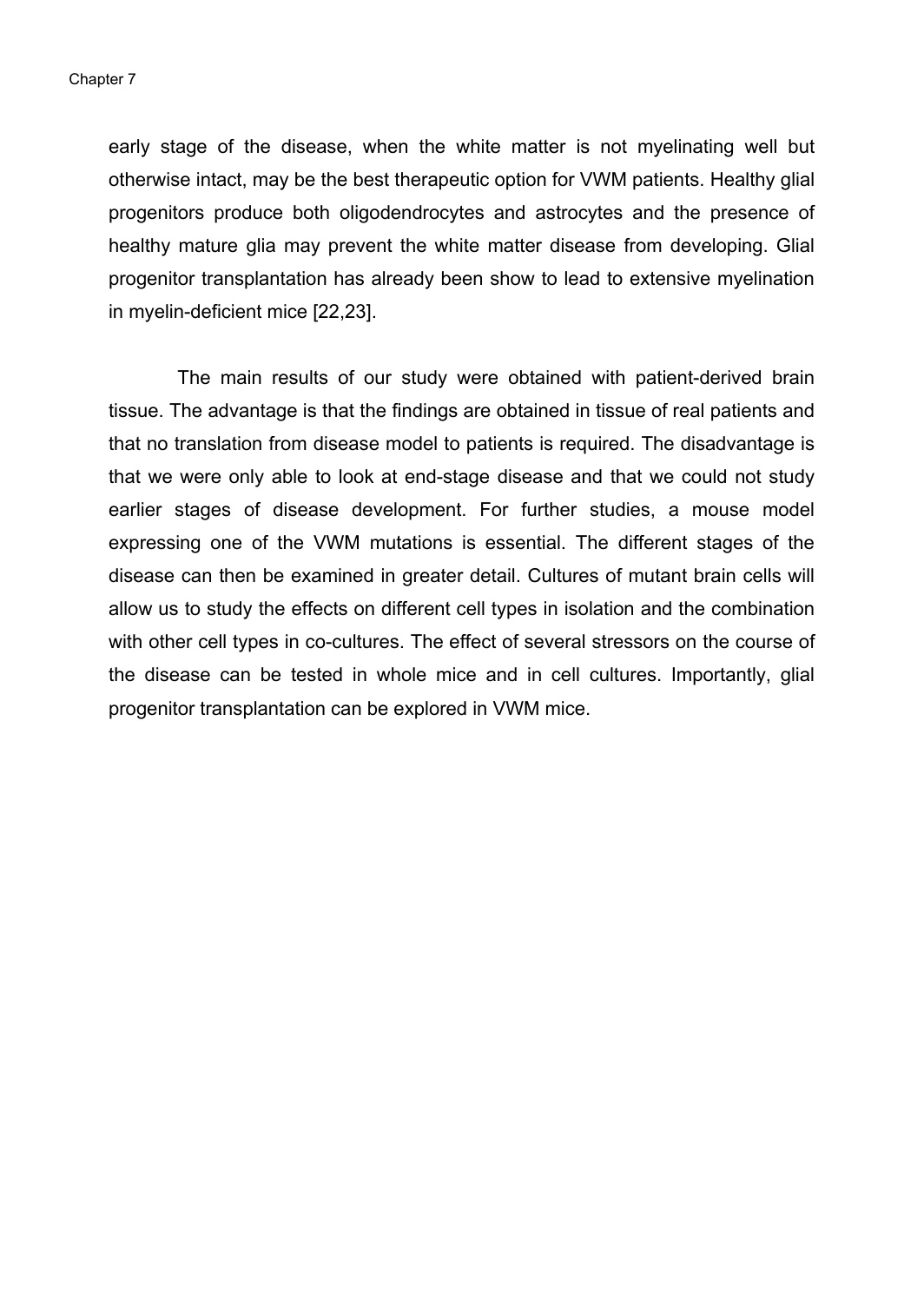#### Summary, Discussion and Future Prospects



#### **Figure 1.**

Patient with VWM (a and b obtained at 21 months; c obtained at 38 months) and a healthy individual (d obtained at 19 months). In the patient with VWM, the T2-weighted image at the age of 21 months (a) shows that the subcortical white matter has a slightly higher signal than the cortex, indicating lack of normal myelination. In the healthy individual, the T2-weighted image at the same level (d) shows that almost all cerebral white matter has a lower signal than the cortex, consistent with almost complete myelination, as appropriate for the age. In addition, both the T2-weighted (a) and FLAIR image (b) of the VWM patient reveal at 21 months a wide periventricular rim of very high signal, consistent with more prominent white matter abnormality than hypomyelination only. Considering the absence of areas with a lower signal on the FLAIR image, there is not yet evidence of white matter rarefaction. The follow-up image at 38 months (c) shows that part of the frontal white matter now has a lower signal, indicative of beginning white matter rarefaction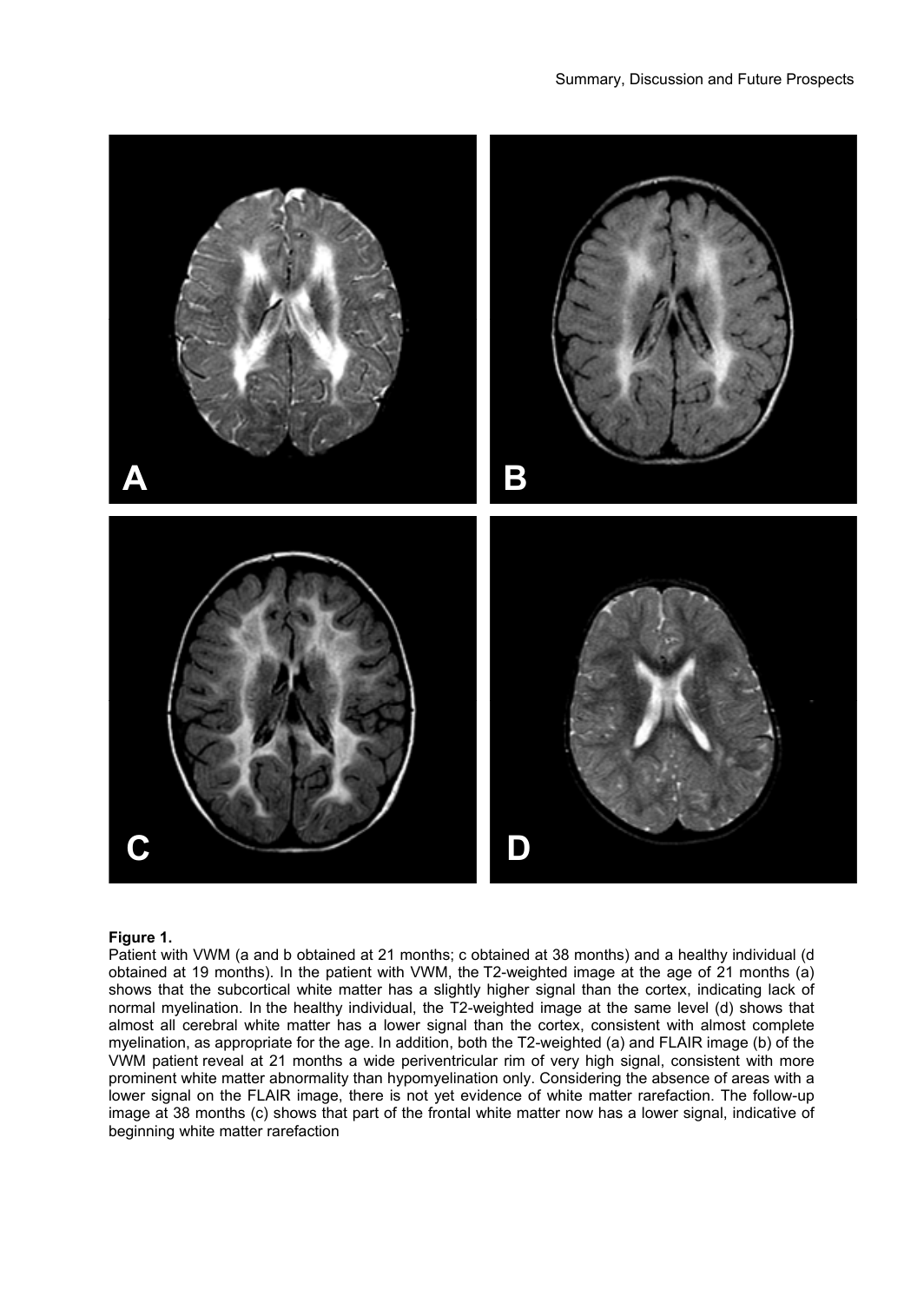### **REFERENCES**

- 1 Lu, P.D., Harding, H.P. and Ron, D. (2004) Translation reinitiation at alternative open reading frames regulates gene expression in an integrated stress response. *J Cell Biol* 167 (1), 27-33
- 2 Kantor, L., Harding, H.P., Ron, D., Schiffmann, R., Kaneski, C.R., Kimball, S.R. and Elroy-Stein, O. (2005) Heightened stress response in primary fibroblasts expressing mutant eIF2B genes from CACH/VWM leukodystrophy patients. *Hum Genet* 118 (1), 99-106
- 3 Li, W., Wang, X., Van Der Knaap, M.S. and Proud, C.G. (2004) Mutations linked to leukoencephalopathy with vanishing white matter impair the function of the eukaryotic initiation factor 2B complex in diverse ways. *Mol Cell Biol* 24 (8), 3295-3306
- 4 Benavides, A., Pastor, D., Santos, P., Tranque, P. and Calvo, S. (2005) CHOP plays a pivotal role in the astrocyte death induced by oxygen and glucose deprivation. *Glia* 52 (4), 261-275
- 5 Southwood, C.M., Garbern, J., Jiang, W. and Gow, A. (2002) The unfolded protein response modulates disease severity in Pelizaeus-Merzbacher disease. *Neuron* 36 (4), 585-596
- 6 Kouroku, Y., Fujita, E., Jimbo, A., Kikuchi, T., Yamagata, T., Momoi, M.Y., Kominami, E., Kuida, K., Sakamaki, K., Yonehara, S. and Momoi, T. (2002) Polyglutamine aggregates stimulate ER stress signals and caspase-12 activation. *Hum Mol Genet* 11 (13), 1505-1515
- 7 Park, Y., Hong, S., Kim, S.J. and Kang, S. (2005) Proteasome function is inhibited by polyglutamine-expanded ataxin-1, the SCA1 gene product. *Mol Cells* 19 (1), 23-30
- 8 Hoffner, G. and Djian, P. (2002) Protein aggregation in Huntington's disease. *Biochimie* 84 (4), 273-278
- 9 Schiffmann, R., Moller, J.R., Trapp, B.D., Shih, H.H., Farrer, R.G., Katz, D.A., Alger, J.R., Parker, C.C., Hauer, P.E., Kaneski, C.R., Heiss, J.D., Heiss, E.M., Kaye, E.M., Quarles, R.H., Brady, R.O. and Barton, N.W. (1994) Childhood ataxia with diffuse central nervous system hypomyelination. *Ann Neurol* 35 (3), 331-340
- 10 van der Knaap, M.S., Kamphorst, W., Barth, P.G., Kraaijeveld, C.L., Gut, E. and Valk, J. (1998) Phenotypic variation in leukoencephalopathy with vanishing white matter. *Neurology* 51 (2), 540-547
- 11 Rodriguez, D., Gelot, A., della Gaspera, B., Robain, O., Ponsot, G., Sarlieve, L.L., Ghandour, S., Pompidou, A., Dautigny, A., Aubourg, P. and Pham-Dinh, D. (1999) Increased density of oligodendrocytes in childhood ataxia with diffuse central hypomyelination (CACH) syndrome: neuropathological and biochemical study of two cases. *Acta Neuropathol (Berlin)* 97 (5), 469- 480
- 12 Wong, K., Armstrong, R.C., Gyure, K.A., Morrison, A.L., Rodriguez, D., Matalon, R., Johnson, A.B., Wollmann, R., Gilbert, E., Le, T.Q., Bradley, C.A., Crutchfield, K. and Schiffmann, R. (2000) Foamy cells with oligodendroglial phenotype in childhood ataxia with diffuse central nervous system hypomyelination syndrome. *Acta Neuropathol (Berlin)* 100 (6), 635-646
- 13 Eicke, W.-J. (1962) Polycystische umwandlung des marklagers mit progredientem verlauf. *Arch psychiat nervenkr* 203, 599-602
- 14 Girard, P.F., Tommasi, M., Rochet, M. and Boucher, M. (1968) Leukoencephalopathy with large bilateral symmetrical cavitation. Post-traumatic decortication syndrome. *Presse Med* 76 (4), 163-166
- 15 Gautier, J.C., Gray, F., Awada, A. and Escourolle, R. (1984) Cavitary orthochromatic leukodystrophy in the adult. Oligodendroglial proliferation and inclusions. *Rev Neurol (Paris)* 140 (8-9), 493-501
- 16 Graveleau, P., Gray, F., Plas, J., Graveleau, J. and Brion, S. (1985) Cavitary orthochromatic leukodystrophy with oligodendroglial changes. A sporadic adult case. *Rev Neurol (Paris)* 141 (11), 713-718
- 17 Van Haren, K., van der Voorn, J.P., Peterson, D.R., van der Knaap, M.S. and Powers, J.M. (2004) The life and death of oligodendrocytes in vanishing white matter disease. *J Neuropathol Exp Neurol* 63 (6), 618-630
- 18 Watanabe, I. and Muller, J. (1967) Cavitating "diffuse sclerosis". *J Neuropathol Exp Neurol* 26 (3), 437-455
- 19 van der Knaap, M.S., Barth, P.G., Gabreels, F.J., Franzoni, E., Begeer, J.H., Stroink, H., Rotteveel, J.J. and Valk, J. (1997) A new leukoencephalopathy with vanishing white matter. *Neurology* 48 (4), 845-855
- 20 Deisenhammer, E. and Jellinger, K. (1976) Cavitating neutral fat leukodystrophy with recurrent course. *Neuropadiatrie* 7 (1), 111-121